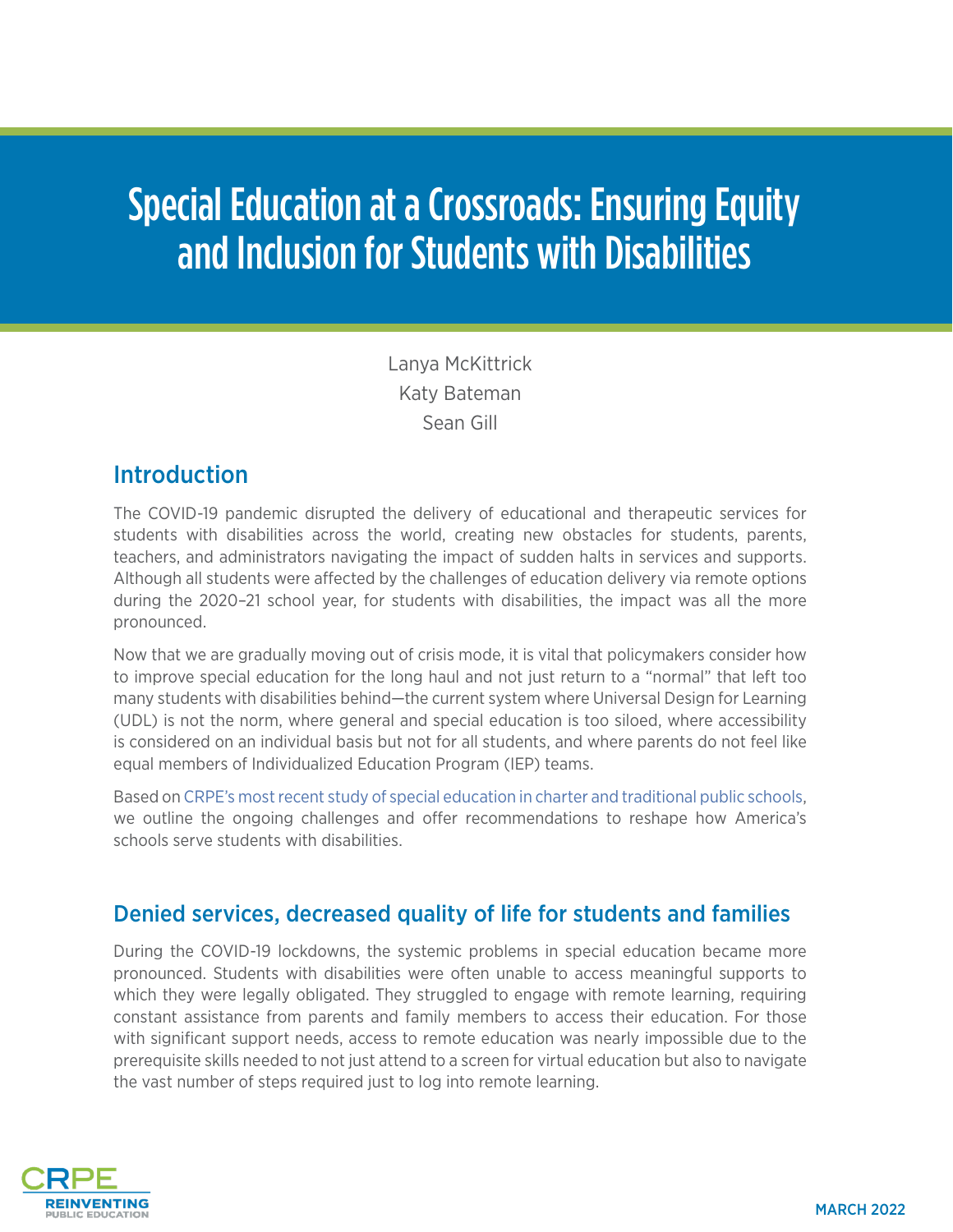Students with disabilities were again and again denied services and supports throughout the pandemic that would allow them to access and engage in their education. This resulted in decreased learning, decreased social interactions with peers, and increased levels of challenging behavior.

Research suggests that the quality of life of families of students with disabilities [decreased](https://www.ncbi.nlm.nih.gov/pmc/articles/PMC8037979/)  [during the pandemic,](https://www.ncbi.nlm.nih.gov/pmc/articles/PMC8037979/) and much of this can be attributed to the lack of services and supports and the increase in challenging behaviors at home. Families of students with disabilities had to take on more education-related responsibilities. They also had to strongly advocate for accessibility, accommodations, and services—because their children weren't getting them.

The gap that has always existed between special education and general education got wider during the pandemic, and the silos grew more pronounced. Special and general educators did what they could to collaborate to make the experience better for all students, but there simply wasn't enough time to do everything, especially without dedicated collaboration and planning time built into the day. Teachers were working long hours trying to meet the needs of their students while having to adapt as they went along, especially since special education wasn't a key focus of the pre-planning in summer 2020 or 2021. This meant that—just like before the pandemic—most of the work to ensure that students with disabilities had access to the curriculum and the accommodations and modifications they needed fell on special educators.

## Despite creative solutions, the pandemic often exacerbated existing inequities and prevented wider re-envisioning of education

While a small population of students—those with and without disabilities—thrived during remote learning, the majority of students with disabilities were left behind. The switch to remote learning occurred quickly, with few opportunities for thoughtful consideration of the implications of this model on students with disabilities. Limited options existed when COVID-19 lockdowns began. However, the story of instruction being designed without students with disabilities in mind is not new. Prior to the pandemic, education systems across the country taught to the general education population, supplementing as they could for students with disabilities. This population was treated as an afterthought prior to the pandemic, and the pandemic exacerbated these inequities.

As part of CRPE's most recent study of special education in charter and traditional public schools, we talked with over 60 administrators, teachers, and parents in 15 schools across the country. Though we saw creative solutions to issues that arose while providing remote instruction, more often than not we saw existing challenges exacerbated and inequities that halted a broader reimagining of what educational services could look like for students with and without disabilities.

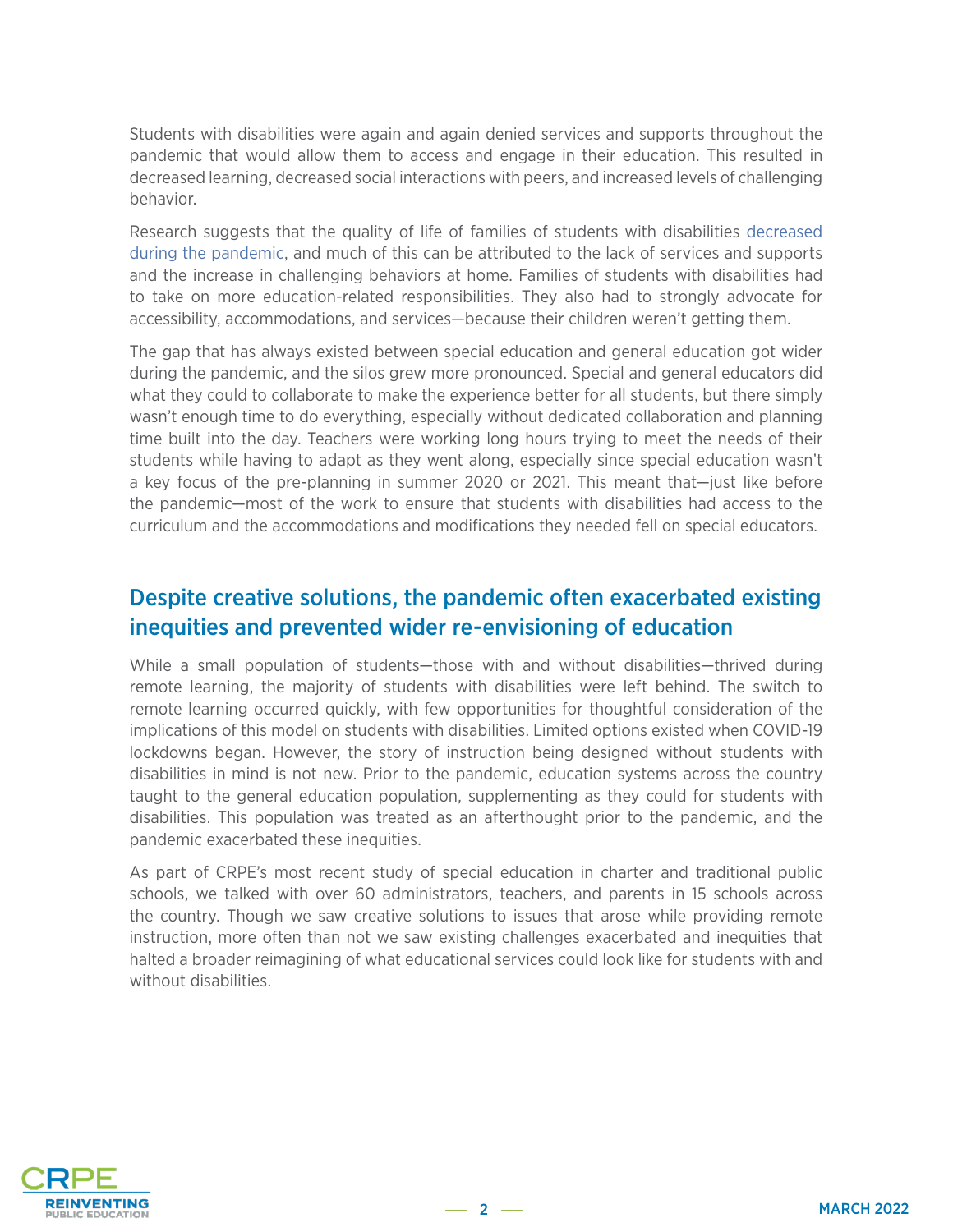## Obstacles to inclusion, inequitable efforts to address learning loss

Although examples of inclusionary practices were few and far between in school systems prior to the pandemic, even schools that were focused on implementation struggled to provide individualized supports in a remote group setting. We found that schools had trouble adapting remote education to meet the needs of students who benefitted from different modalities of delivery of education—in other words, remote instruction worked for a small population of students but was not set up to accommodate accessibility. Students who found engagement in online forums challenging were often left to do their best with what was provided in this group setting.

To address accommodations and modifications, instruction was often provided in a more restrictive setting, such as 1:1 breakout groups. The use of segregated learning environments largely increased during the pandemic. In many instances across the last 17 months, students with disabilities were denied access to inclusive educational practices as a result.

As a result of the complexity of providing remote education to students of differing abilities, many students with disabilities went without provision of their legally obligated services and supports. For students with the most significant support needs, the impact of this loss of services was detrimental. Accessing remote instruction using technology was a significant barrier for many students in this population, halting education services that these students were legally owed. To make matters worse, for students with significant support needs who could access remote instruction, essential accommodations and modifications to instruction and curriculum were nonexistent, leaving students without the services and supports necessary to successfully engage in their own education.

To help accommodate this population of students navigating remote instruction, parents and caregivers took on the roles of teacher, interventionist, and behavioral support. For many families, this was a significant burden as they worked to support their children, manage their own jobs, and continue the roles and responsibilities of just being a parent. Quality of life decreased significantly for families of children with disabilities for these reasons, as [reported](https://www.ncbi.nlm.nih.gov/pmc/articles/PMC8037979/)  [in a variety of research.](https://www.ncbi.nlm.nih.gov/pmc/articles/PMC8037979/) Ultimately, the lack of planning and attention to provision of equitable educational services to all students resulted in further inequities, as families of children with and without disabilities engaged differently in their child's education during the pandemic.

Addressing learning loss presented additional challenges for students with disabilities. The common approach we encountered focused on additional offerings of service minutes during evenings, weekends, and over summer break. At the same time, students without disabilities who struggled during the academic school year saw their evenings, weekends, and summer breaks remain untouched. By asking students with disabilities to give up their precious time to account for the missteps of our education system further reinforces the inequities present between students with and without disabilities.

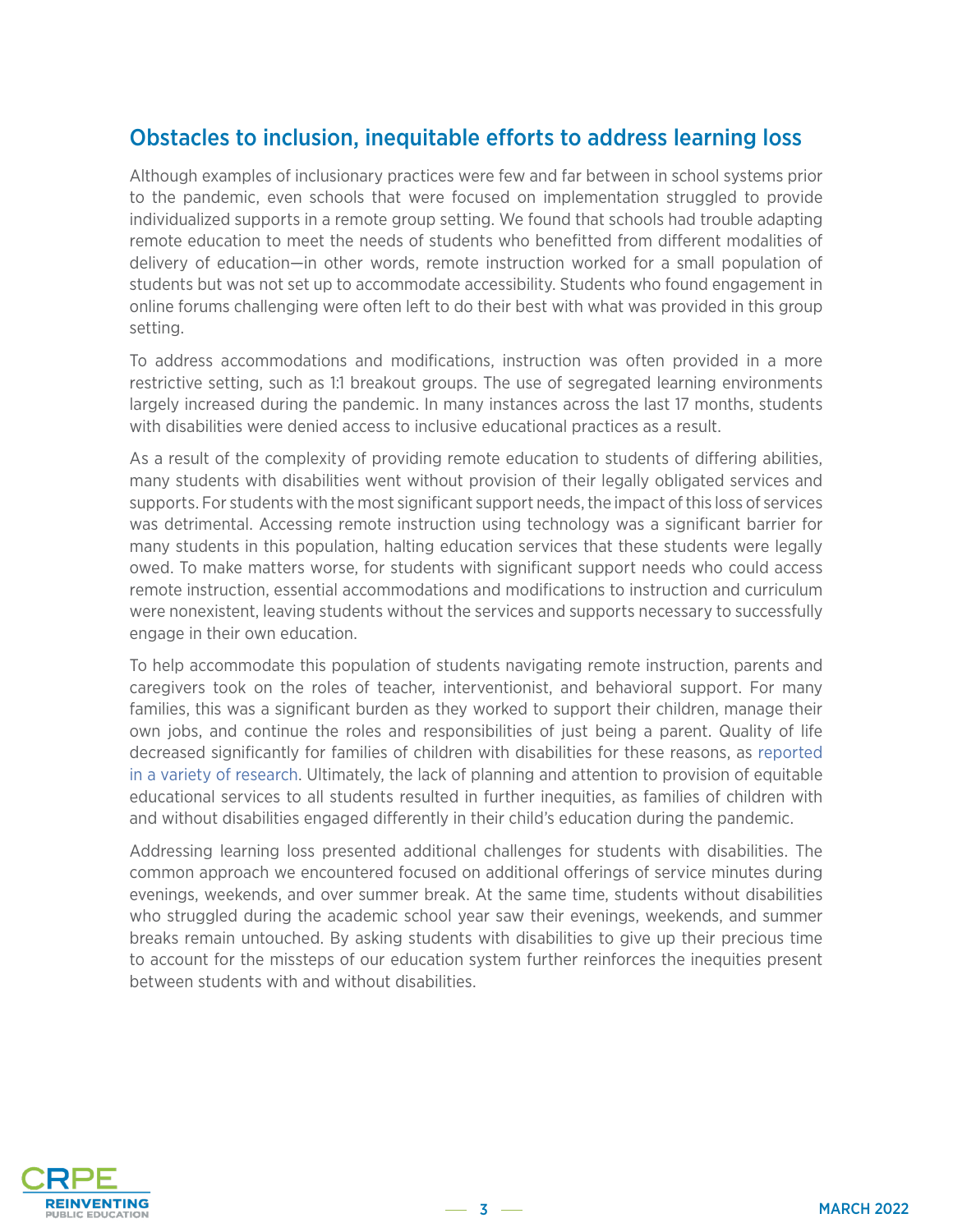## Growing recognition and support for meaningful change

The [impact of the pandemic on issues of inequities and social justice](https://crpe.org/unprecedented-unmasked-how-district-policy-documents-frame-special-education-covid-19/) are overwhelmingly grim for students with disabilities. But the awareness of the lack of inclusivity of services and supports for this population of students was highlighted in our research. As a result, increased attention to effectively serving students with disabilities in settings where they are active members of their community is moving forward in encouraging ways.

Teachers, school staff, and administrators reported new views on the provision of educational services, acknowledging that students all learn differently and that presentation of instructional materials must be done in a way that universally meets the needs of all students. Next steps for schools across the country involve continuing this conversation to gain momentum for meaningful changes that create educational services that meet the needs of all students at all times.

## The path forward: Policy considerations

The [grim outcomes of the pandemic for students with disabilities](https://crpe.org/wp-content/uploads/final_swd_report_2021.pdf) are well documented. Inequities were reinforced, students were denied legally obligated services, and families struggled to get by. We owe it to students with disabilities and their families to address the systemic issues that continue to plague special education as schools resume normal operations. We offer the following policy considerations to address the persistent inequities for students with disabilities.

#### Track outcomes for students with disabilities—and report them transparently.

Students with disabilities are often missing in reports on student well-being and academic performance coming out of the pandemic. Before the pandemic, few states and districts used data on their postgraduation outcomes (such as postsecondary enrollment, postsecondary success, and employment) to inform practice. Students with disabilities are often reported as a single broad category, which ignores significant variation in needs and outcomes.

Policymakers should design systems that transparently report on outcomes for students with disabilities: Are they recovering from the pandemic? Are they on track for successful transitions out of K–12? How do they fare after transitions?

[ESSA has reporting requirements built in](https://edtrust.org/school-spending-beyond-compliance/#void), and while this is a good first step, it is not enough. States publish per-student school spending data, but policymakers need to validate the data to make sure it is accessible, complete, and provides appropriate context—which will allow lawmakers to make decisions around school funding and resource equity for students with disabilities.

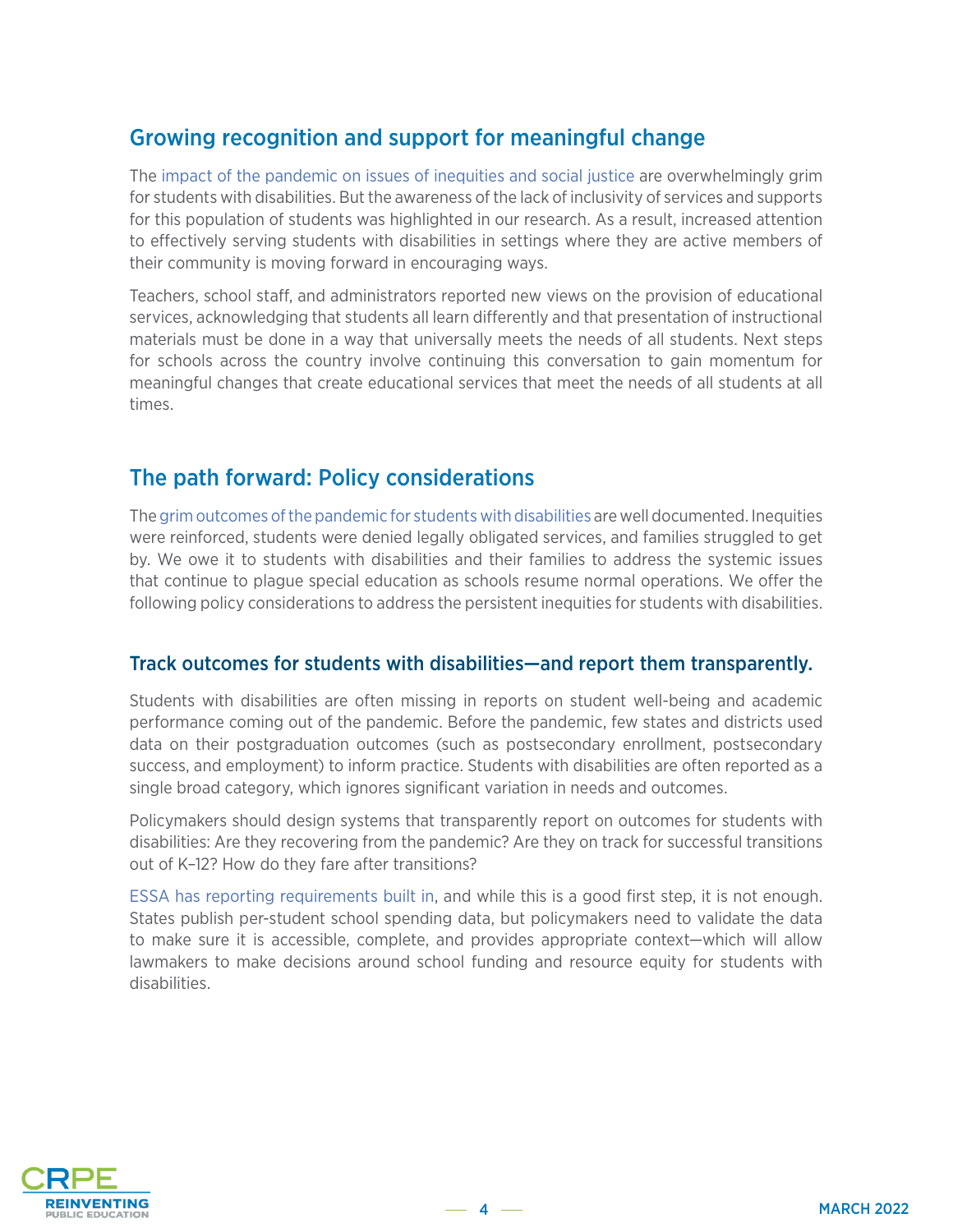#### Ensure schools embrace universal design in remote and in-person learning.

The shift to remote learning created a need for some students to receive new accommodations (for example, captioning that allowed students who are deaf or hard of hearing to follow along in virtual discussions). But schools quickly discovered that these changes wound up helping other students, such as those with attention challenges or those whose headphones weren't working.

States should make accessibility a top priority by identifying accessibility best practices, such as universal design principles, and require that both in-person and remote instruction programs follow them. States should also create incentives tied to funding similar to what Louisiana did with its general education curriculum. This will eliminate the need for schools and parents to negotiate one-off accommodations on a piecemeal basis, and it will also yield benefits for all students.

#### Look closely at teacher workforce issues.

These past few years have been difficult for general and special educators. The silos that have always existed became even greater, and too much fell into the hands of special educators. School administrators told us that they are doing everything they can to keep special educators from leaving the field, offering additional money and incentives to stay. But without changes to the special education system that address these silos, these strategies will most likely not be enough. States must examine the state of the special education teaching workforce, including challenges in recruitment, retention, and attrition. In doing so, states should consider ways to build the teacher pipeline in sustainable ways—for example, by thinking of teaming in different ways such as described in [ASU's The Next Education workforce.](https://workforce.education.asu.edu/resource/teacher-preparation-andthe-next-education-workforce)

## Preparation programs and licensure standards should ensure that every teacher can serve every student.

We must not allow all special education to fall only to the special educators. We need to rethink the roles of general and special educators as they relate to students with disabilities and create teacher preparation programs that prepare all teachers to serve all students. A [survey from](https://www.ncld.org/wp-content/uploads/2019/05/Forward-Together_NCLD-report.pdf)  [the National Center for Learning Disabilities and Understood.org](https://www.ncld.org/wp-content/uploads/2019/05/Forward-Together_NCLD-report.pdf) that found that fewer than one in five general education teachers feel "very well prepared" to teach students with mild to moderate learning disabilities, including ADHD and dyslexia.

Teacher preparation programs have failed to include students with disabilities in their general education teacher curriculum, which has led to [general education teachers not feeling prepared](https://www.edweek.org/teaching-learning/teacher-prep-needs-more-focus-on-students-with-disabilities-report-says/2020/01)  [to serve all students.](https://www.edweek.org/teaching-learning/teacher-prep-needs-more-focus-on-students-with-disabilities-report-says/2020/01) They must ensure that all teaching candidates know how to read and understand IEPs and require coursework dedicated to supporting students with disabilities.

States should review funded teacher preparation programs and evaluate their general and special education standards to ensure general education teacher licensure standards include special education.